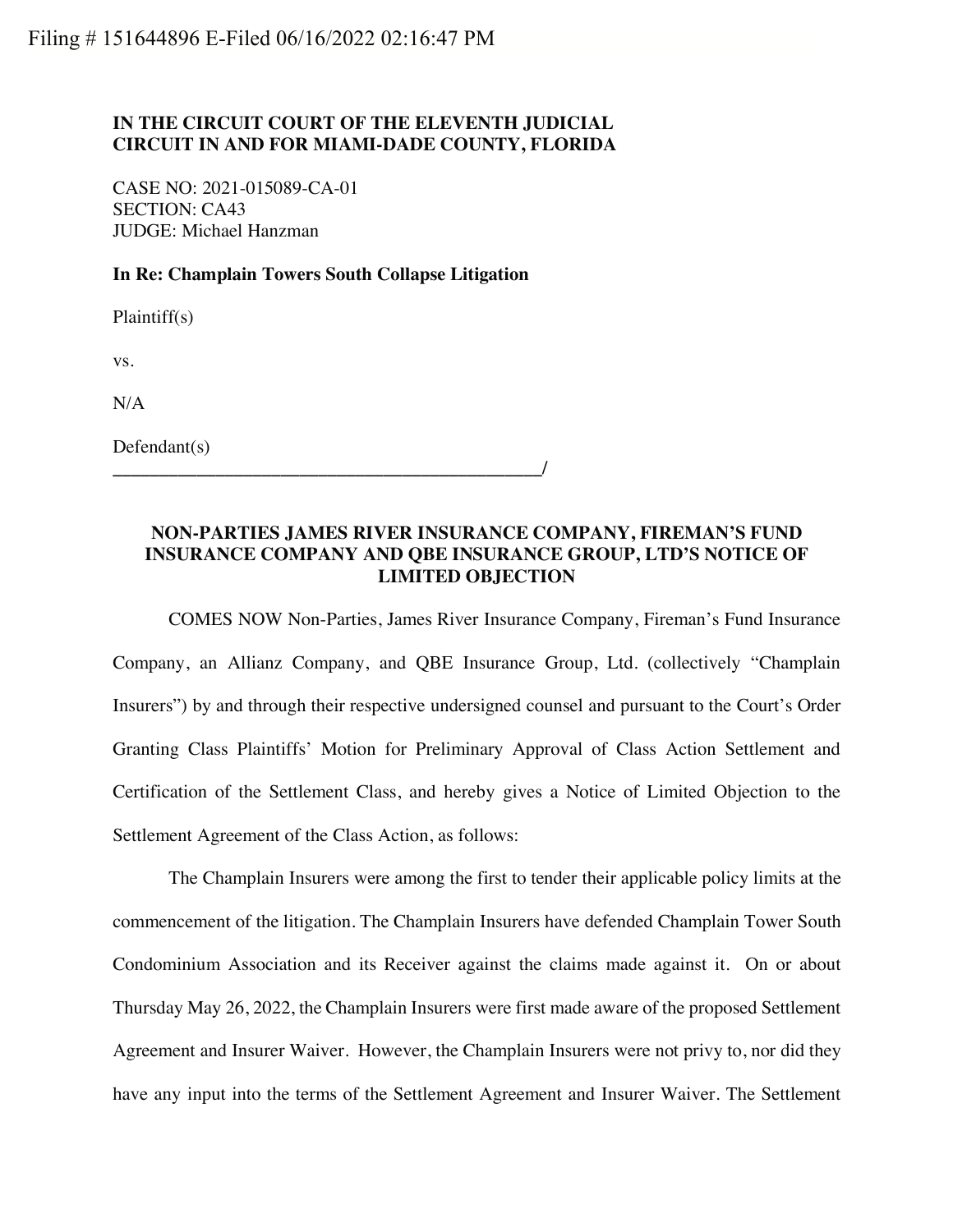Agreement was ultimately finalized on or about Saturday May 28, 2022 ("Final Agreement") and served by the Receiver, with subsequent approval by the Court.

Under the Final Agreement, the Champlain Insurers are required to execute an Insurer Waiver, without any agreed upon consideration. Further, the Champlain Insurers are not a "Released Party" under the Final Agreement; "Beneficiaries" under the Bar Order; and the Declaratory Judgment action, entitled *Michael I. Goldberg, Esq. as Receiver for Champlain Towers South Condominium Association, Inc. v. Amtrust International Underwriters Limited et al*., Case Number 2022-003410-CA-01, in the Circuit Court of the Eleventh Judicial Circuit in and for Miami-Dade County, Florida, which was removed to the United States District Court for the Southern District of Florida and pending under Case Number 1:22-cv-20667-XXXX ("DJ action"), is not included in the "Related Actions" to be dismissed with prejudice pursuant to the Final Agreement. *See, e.g.,* Final Agreement at ¶¶ 2.1.114, 2.1.116, 2.1.134, 3.1, 4.1, 6.1.4, 7.8.4, 7.9, 20.7, Schedule of Related Actions and proposed Bar Order at ¶4d.

The Champlain Insurers have expressed the above concerns and been advised by the Receiver that a separate settlement agreement and release addressing, amongst other things, these concerns are in the works.

This Court has zealously advocated for resolution of *all* claims related to the abovereferenced matter through the Settlement. And, the Champlain Insurers remain committed to working toward that end. While the Champlain Insurers are attempting to resolve the objection articulated, herein, we nonetheless wanted to timely raise and preserve our objection with the Court.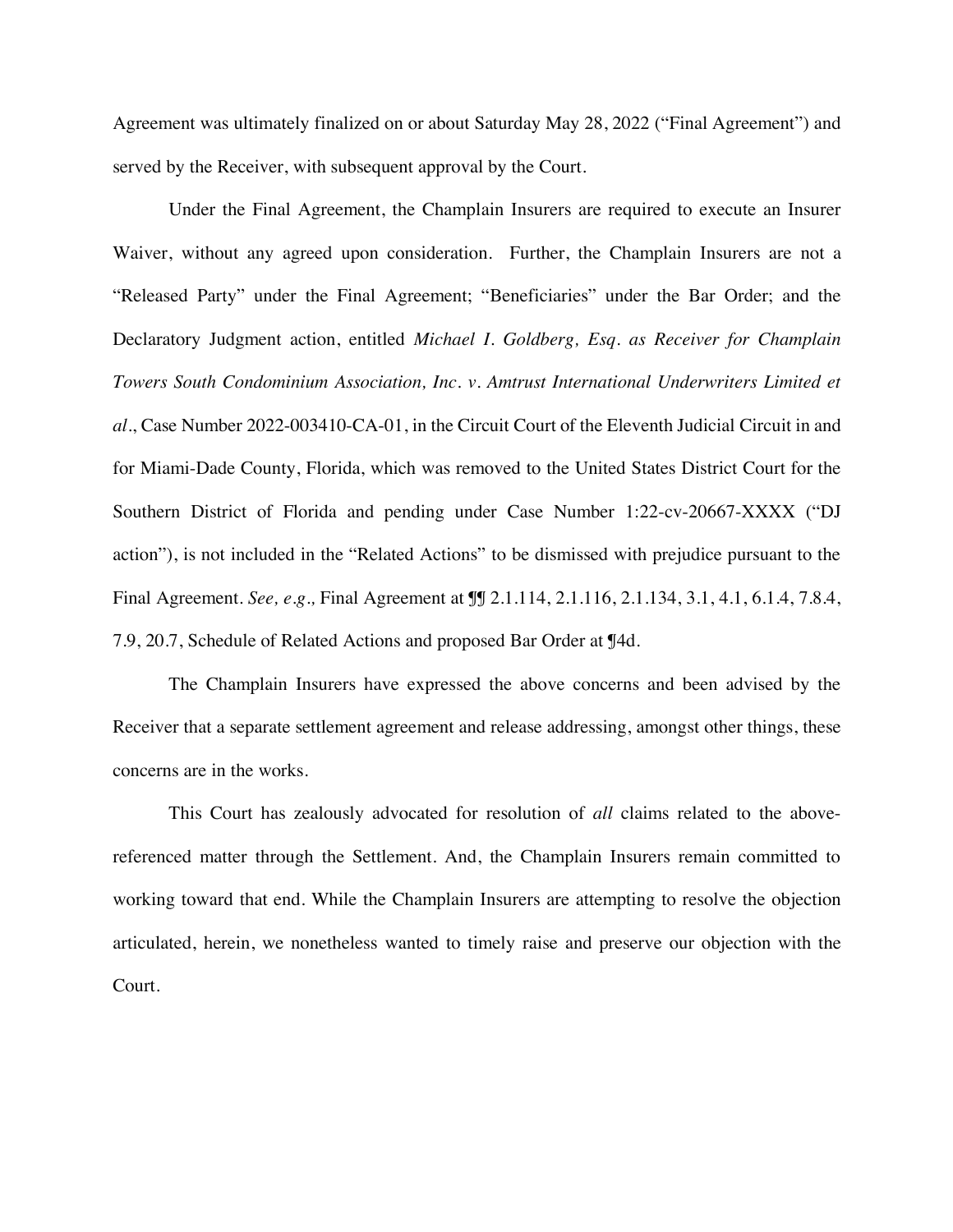## **CERTIFICATE OF SERVICE**

**WE CERTIFY** that in accordance with Rule 2.516 of the Florida Rules of Judicial Administration, a true and correct copy of the foregoing was filed with the Clerk of Courts and served *via email* through the Florida Courts e-Filing Portal on all counsel of record, on June 16, 2022.

> BIEDERMANN HOENIG SEMPREVIVO, P.A. *Coverage Counsel for Fireman's Fund Insurance Company*

By: *\_/s/ Suzanne M. Valles* Suzanne M. Valles Florida Bar Number: 124546 601 Brickell Key Drive, Suite 700 Miami, Florida 33131 Tel: (646) 218-7541 Ext. 541 Facsimile: (646) 218-7510 E-mail: Suzanne.Valles@lawbhs.com

> THE LAW OFFICES OF CHARLES M-P GEORGE *Coverage Counsel for James River Insurance Company*

 By: *\_/s/ Charles M-P George* Charles M-P George Florida Bar Number: 996718 1172 South Dixie Highway, #508 Coral Gables, Florida 33146 Tel: (305) 661-7686 E-mail: E-Service@cmpg-law.com